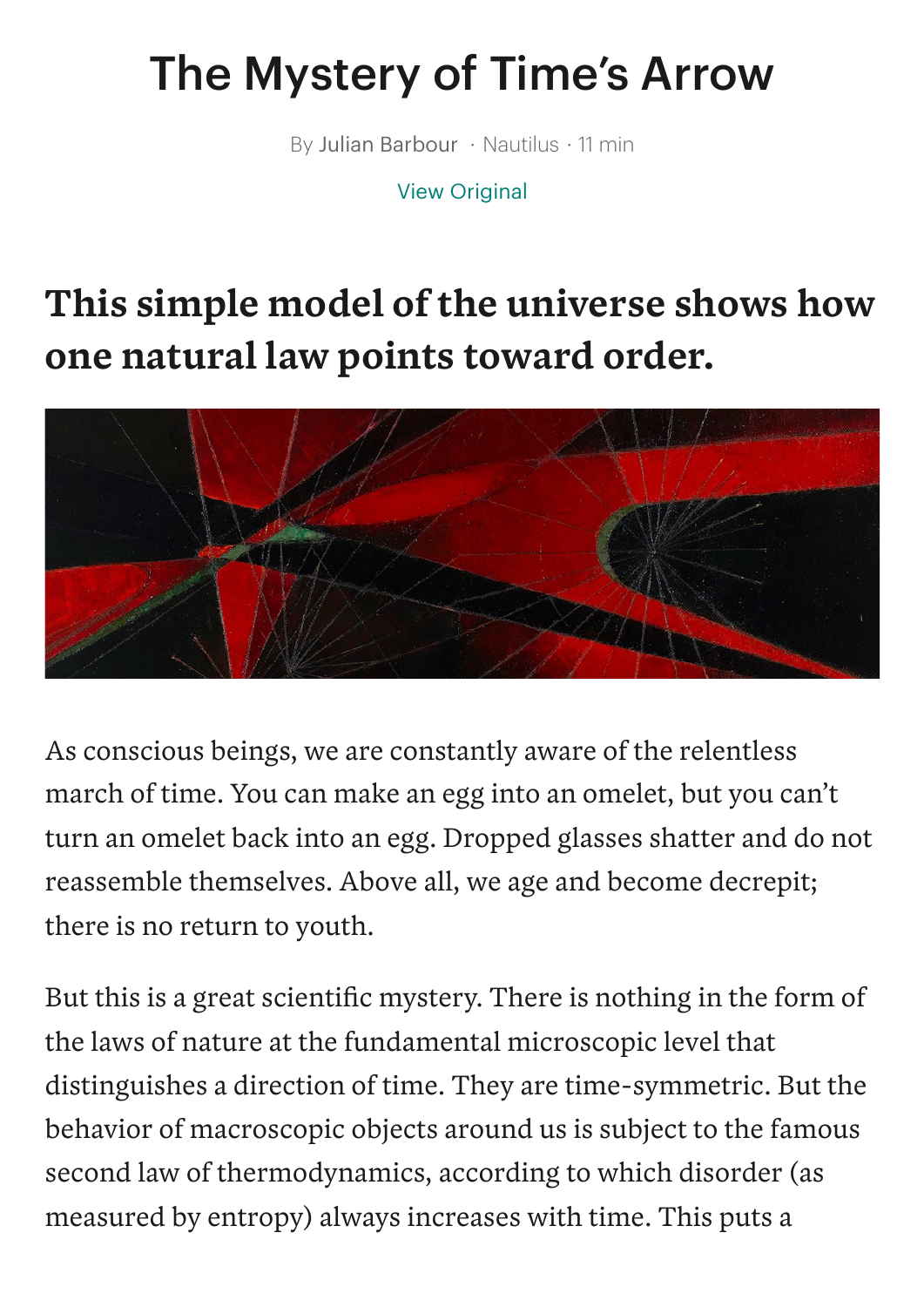direction, or arrow, of time into phenomena. The classical studies by Maxwell and Boltzmann in the second half of the 19th century assumed the existence of atoms and showed, on the basis of reasonable laws, that non-uniform distributions of atoms would always have a tendency to be washed out into a state with a uniform temperature distribution.

This initial work took no account of gravity. Gravity presents many puzzles because it gives rise to "anti-thermodynamic" behavior: Under its influence, uniformly distributed matter tends to break up into clusters. As of now, no one knows how to describe this behavior using an entropy-type concept. This is all the more puzzling because Einstein's wonderful theory of gravity—his general theory of relativity—does show that when black holes form they do have thermodynamic properties and possess a colossal entropy. What no one has been able to do is define gravitational entropy for the rest of the universe.

The most popular ideas, initiated by the great gravitational theorist Roger Penrose, attempt to define this gravitational entropy for the rest of the universe in terms of the degree of non-uniformity of the gravitational field. Cosmological observations indicate that the early universe began in an exceptionally uniform state, which, if Penrose is right, corresponds to a very low entropy. Since then entropy has greatly increased, above all through the formation of black holes. But this in turn raises a question: Given time-symmetric laws and the fact that high-entropy states are vastly more probable than low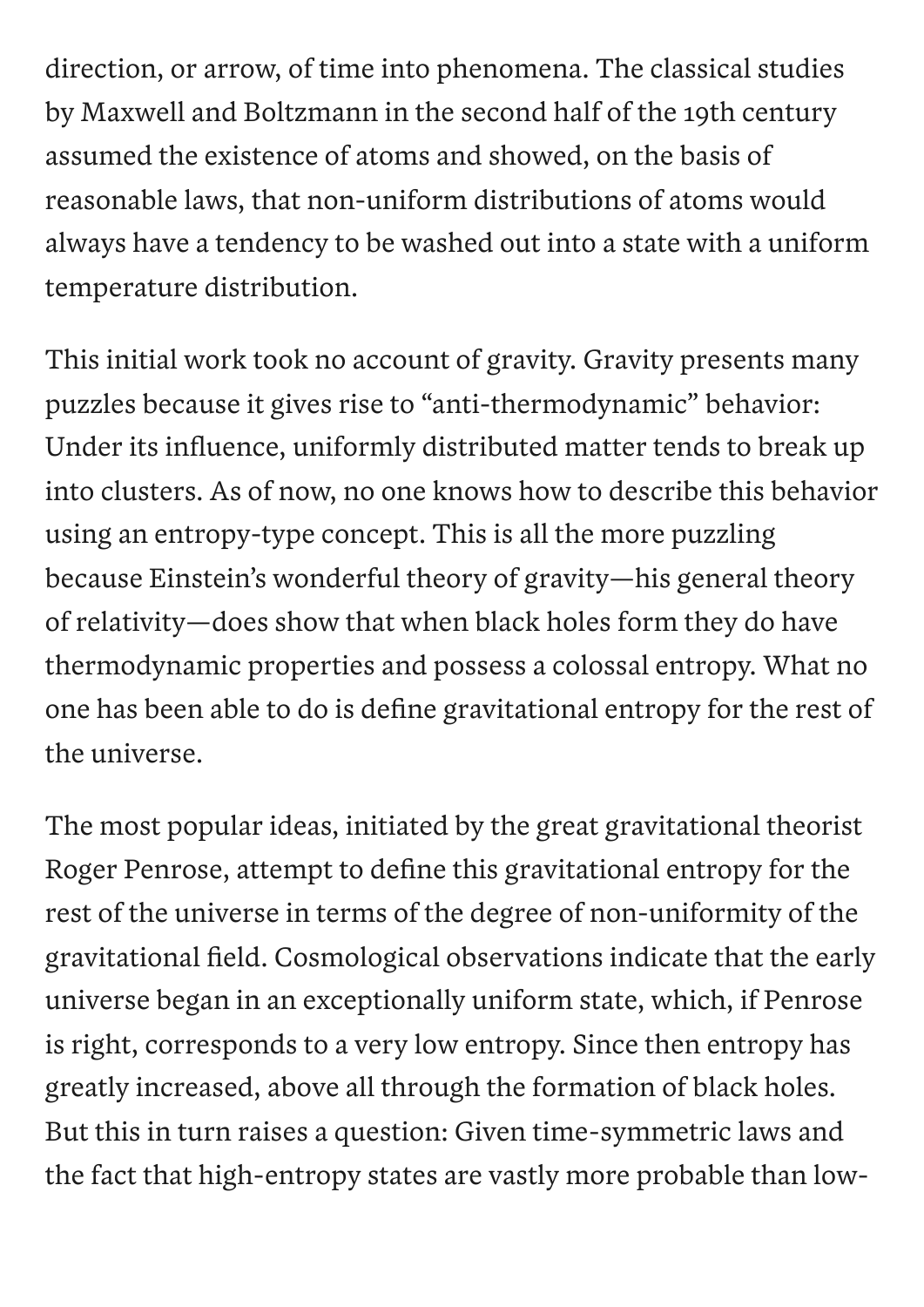entropy states, what explains the exceptionally low entropy of the universe's initial state?

> Gravity presents many puzzles because it gives rise to "anti-thermodynamic" behavior.

A common assumption among scientists today is simply that, for some as yet unknown, possibly quantum-mechanical reason, the universe just did begin in such a state. This is the "past hypothesis." It invokes the fact that all standard explanations in physics involve both laws and initial conditions: The outcome of any laboratory experiment is determined both by laws and by the conditions under which it is started. The past hypothesis extends this traditional way of thinking to the whole universe. It relies on law and on an initial condition.

But the reliance on an unexplained initial condition to explain two of the most striking features of the universe—the growth of entropy around us alongside the steady growth of structure in the universe at large—leaves Penrose and others like myself dissatisfied. What drives scientists is the desire to explain and understand phenomena. We all want to emulate the way Charles Darwin explained so much with just four words: evolution by natural selection. In the case of time's arrow, it is literally a matter of life and death, for we all march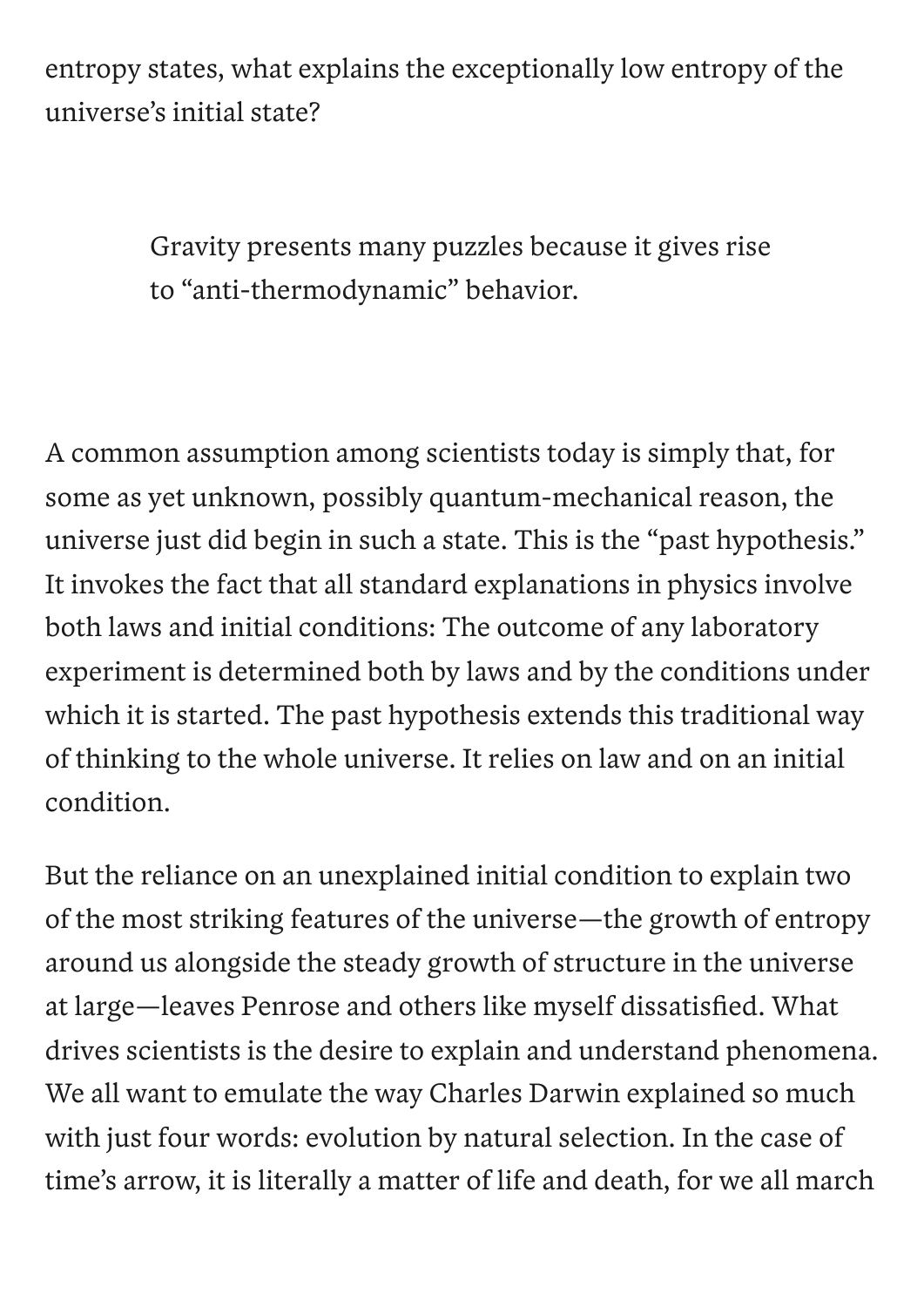together in the same direction from birth to the grave. What is it that puts such striking order into the world?

My collaborators and I have hit upon a potential explanation that relies on law alone.<sup>1</sup> We came to it by chance, and it may or may not be correct. However, it has the merit of showing how at least one time-symmetric law (gravity) always leads to an observed unidirectional growth of structure.

The basis of our explanation lies in the simplest "toy" model one can make of the universe: three equal-mass particles that interact in accordance with Newton's law of universal gravitation. The three particles move relative to each other, tracing out paths in infinite space rather like three endless strands of spaghetti held in fixed mutual positions. Each triplet of curves will have a different shape from any other. Under restrictions that are reasonable if we are aiming to model the whole universe, virtually all path triplets described by the particles will be of the kind shown in the Figure, "A toy model of the universe."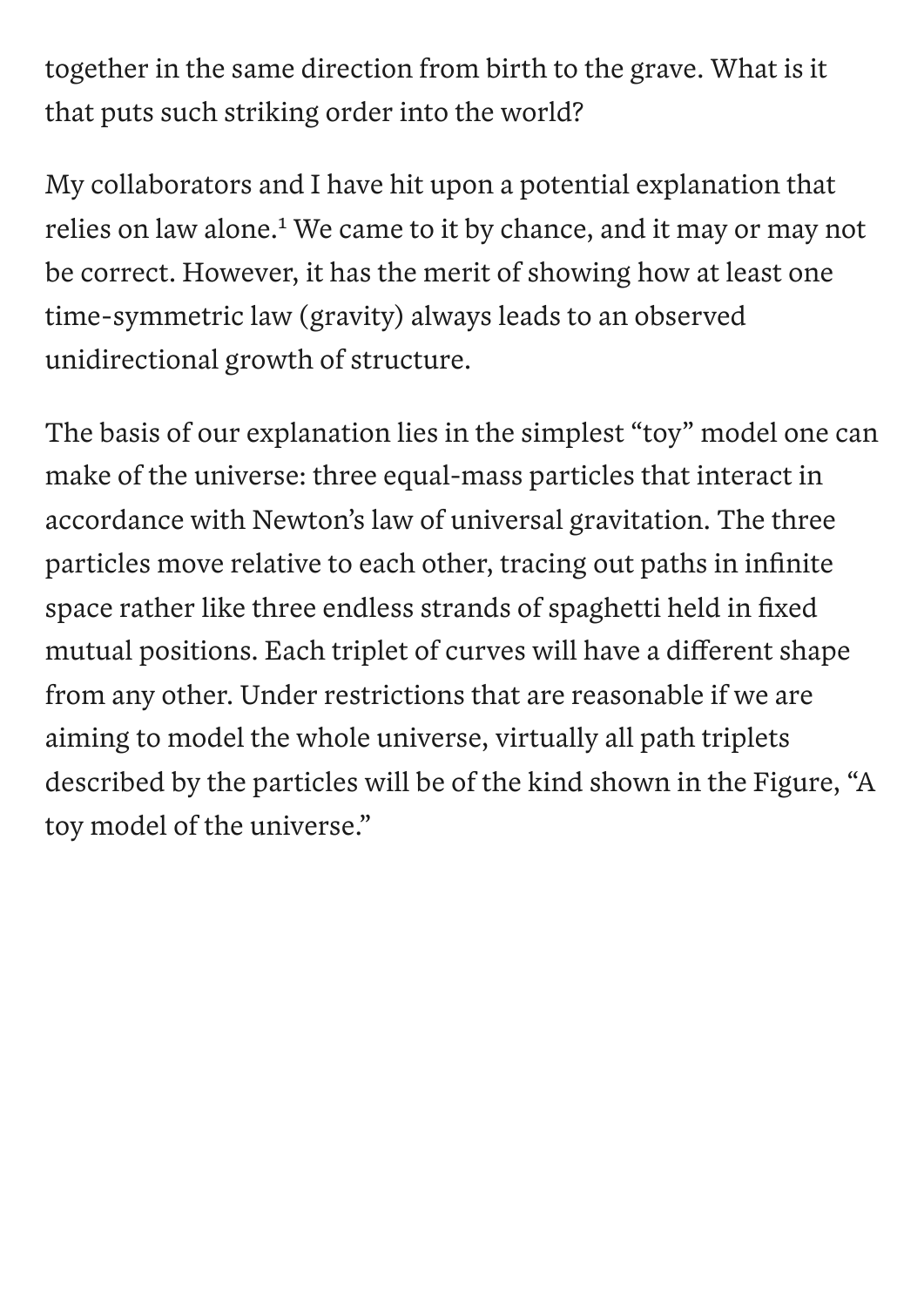

of the universe: The paths of three particles in space, considered together, provide a useful model for understanding t One particle comes from the bottom left, while another two are orbiting each other and coming from the top right. The d interaction when they meet, as a result of which there may, as shown, be a swapping of partners. Then the single part op left, while a new pair goes to the bottom right. The arrows correspond to one of the two possible choices for the dire progression in time. In the other choice

As indicated by the arrows in the Figure, we see one particle coming from the bottom left while the other two particles are orbiting each other and coming from the top right. There is a complicated interaction when they meet, as a result of which there may, as shown, be a swapping of partners. Then the single particle flies off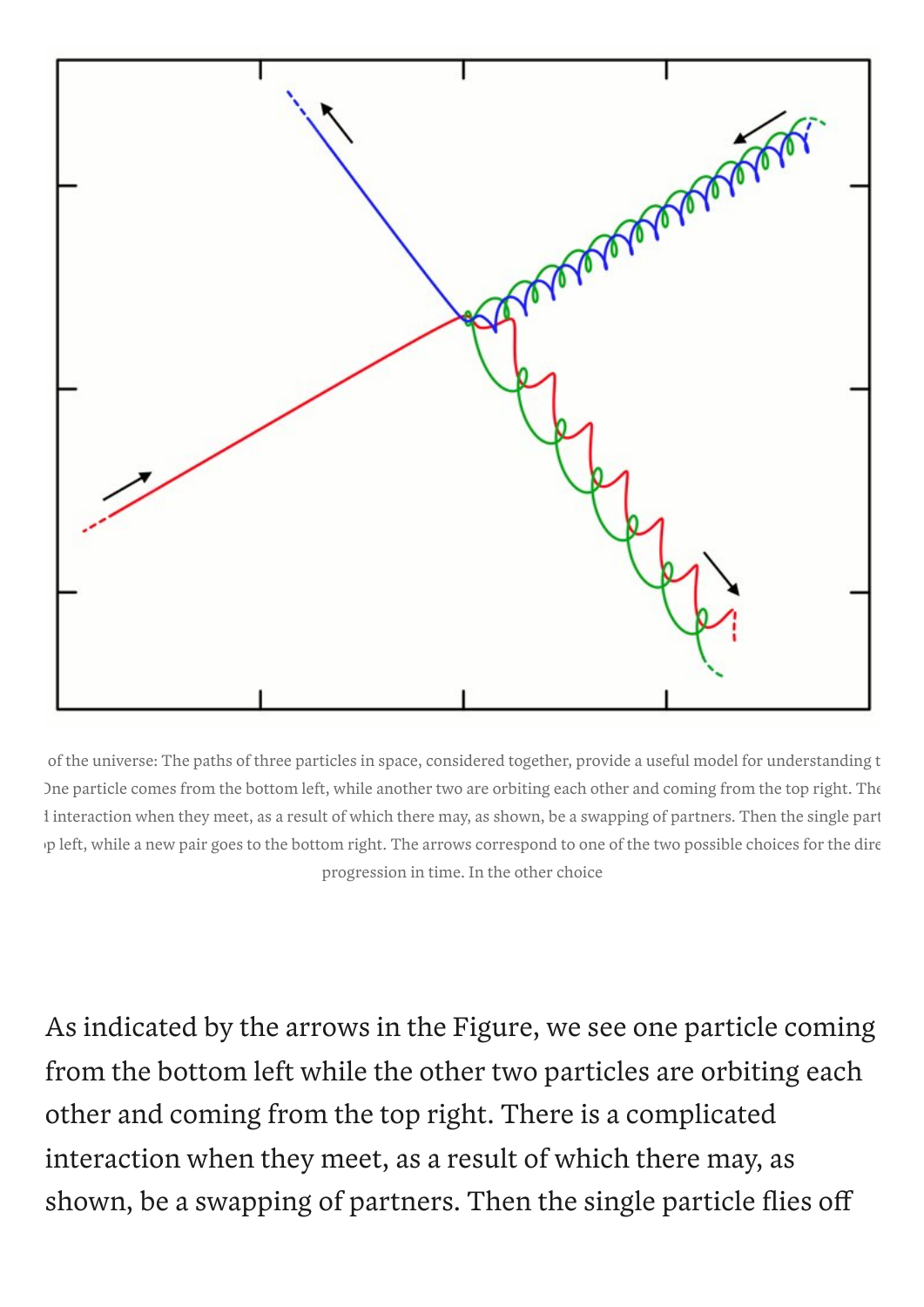to the top left, while the new pair goes to the bottom right. It may also happen that there is no swapping of partners.

In either case, the key point is that, because the underlying law does not distinguish a direction of time, the arrows can be reversed and the story reads equally well in the opposite direction. If one considers the complete solution, there is no way in which the law that governs the process enables one to identify a beginning or end of the story. It is quite impossible to say that time flows in one direction rather than the opposite.

However, there is an intriguing alternative to considering the complete solution in the figure. Let's start with what seems real. In any instant, three particles form a triangle. To say it has a size, we would need a ruler. But that would be something extra, and we want to model the universe by the three particles and nothing else. That just leaves us with the shape of the triangle, which is determined by two angles. Since the shape changes continuously and can be assumed never to repeat exactly, then if we were given all the triangles we could lay them out unambiguously in one of two definite orders, each the opposite of the other.

What now are instants of time? There is no clock in our model to tell them. All we have is shapes. Since they are all different and can be arranged in a line, let's call them the instants. Since remote antiquity the changing shape of the moon has been used for dating purposes. It still controls the Islamic calendar and the Christian and Jewish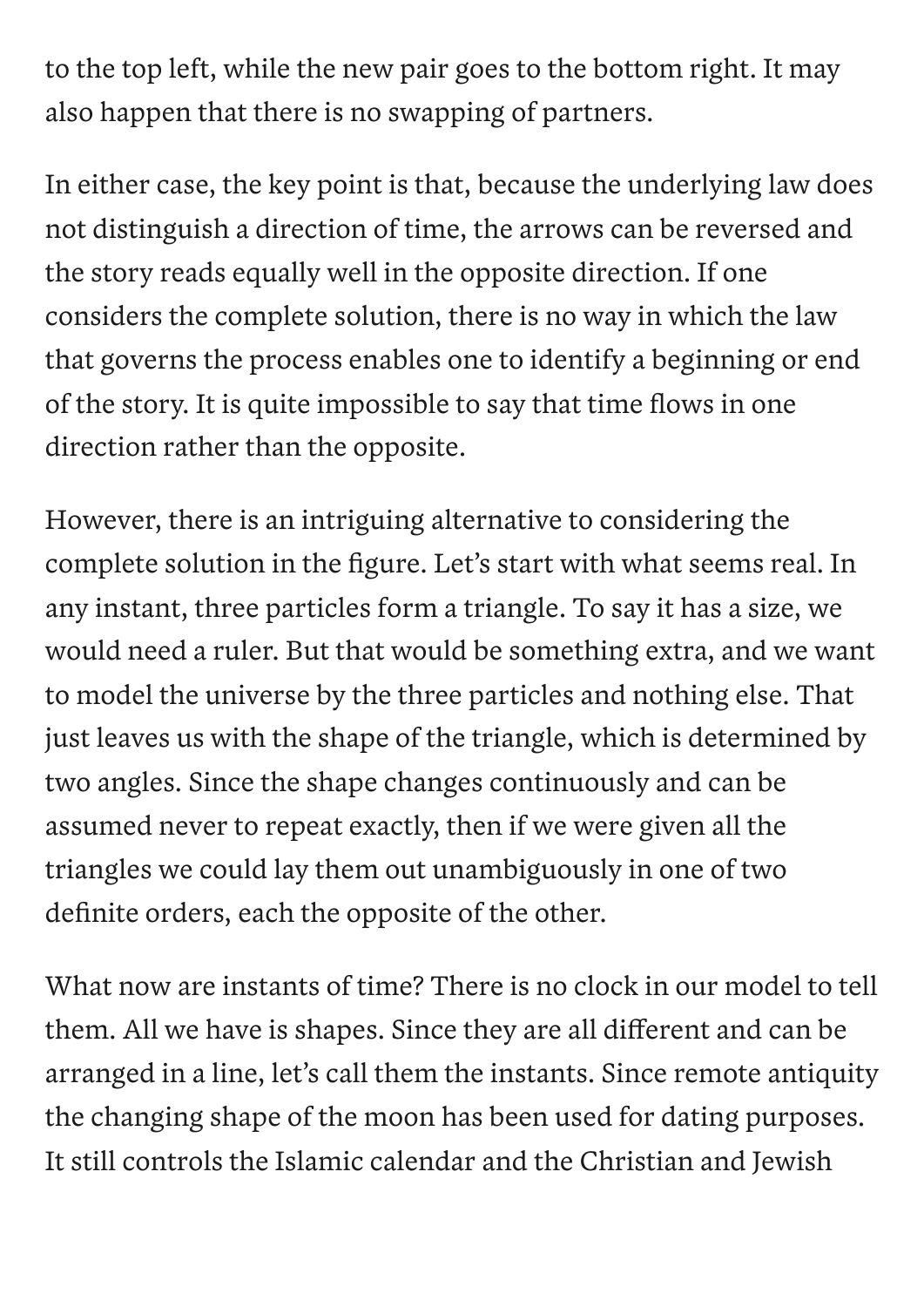feast days. Taking the shapes of the universe as instants makes it into the ultimate moon.

> It is literally a matter of life and death, for we all march together in the same direction from birth to the grave.

Having established the importance of shape, let us interpret the Figure in terms of how the shape changes, starting with the central region where all three particles interact strongly. Typically, this is a very irregular region, and the shapes change accordingly. It may be likened to "primordial chaos." Let's arbitrarily call this central region the "beginning" of time.

Now consider the diagonal of the Figure in which the arrows are shown pointing away from the "primordial chaos." The line going up to the left represents a single particle, the twisted "spaghetti" strands going down to the right represent a pair that settles ever more stably into an orbiting pair. This pair serves as a periodic process that defines a clock. Each successive "tick" occurs when one particle of the pair crosses the line joining the center of mass of the particle to the third particle. That is when the universe is in the special shape of three particles on a line. So our toy universe really is like the moon.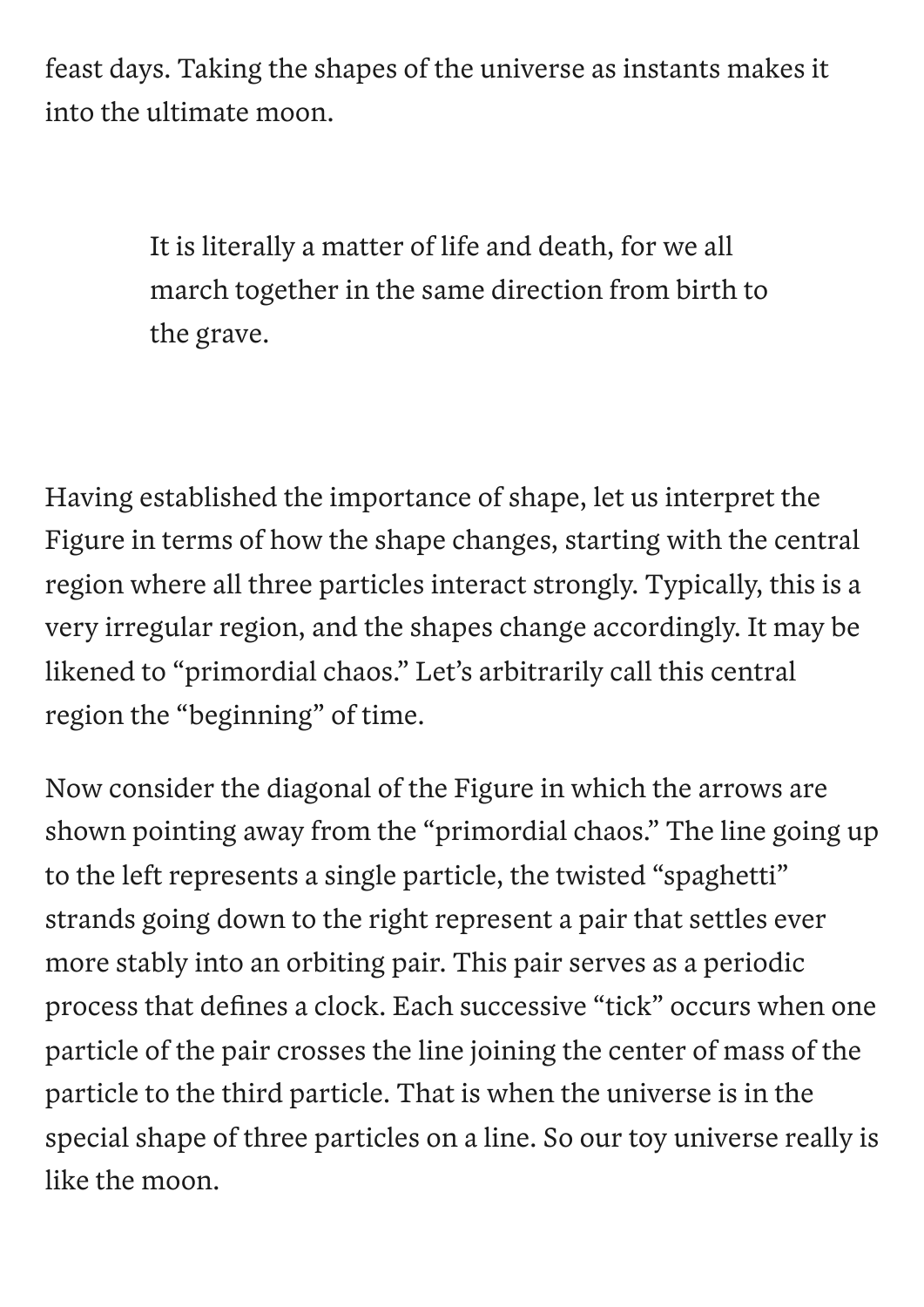But now let's think if there is any sense in which a direction, or orientation, of time can be identified in the Figure. I pointed out that in our universe two opposite effects define the same direction of time. The growth of disorder (entropy) in restricted regions, while simultaneously the universe on the large scale is getting ever more richly structured as galaxies, stars, and planetary systems form. Our model is far too simple to model the growth of entropy, but it does model the growth of structure.

Indeed, one can regard the orbiting pair as a "galaxy, " the formation of which as it emerges from the "primordial chaos" can be followed step by step in the Figure. Thus, if we restrict attention to the considered diagonal and define the direction of time by the growth of structure out of chaos, we obtain a story that, in its most basic features, models rather well what cosmologists observe in the universe. It's the story of a universe whose overall shape changes in a unidirectional manner.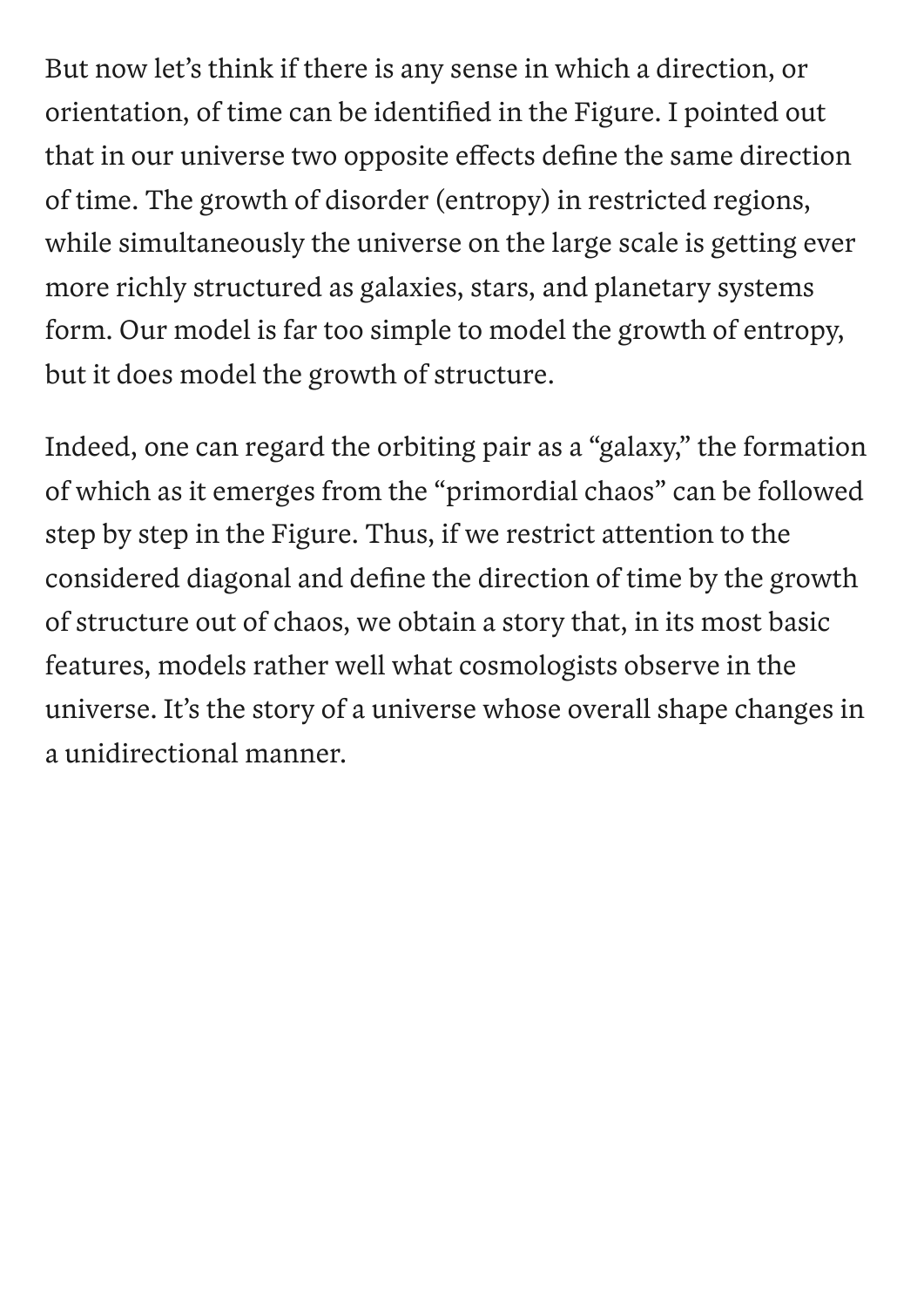

Birth of the Universe by Antoine Pesvner, 1933 © CNAC/MNAM/Dist. RMN-Grand Palais / Art Resource, NY

But there is of course the other diagonal, the one running from bottom left to top right. If we reverse the arrows on it and again take the "primordial chaos" as the birth of time, we get another "history of the universe, " different from the first but qualitatively of the same kind. We have two quite different histories within one solution! This is all done with just three particles. For reasons given in our paper, the same kind of thing happens if the number of particles is increased arbitrarily. Remarkably, there is always a region of irregular chaotic motion—a "primordial chaos"—from which two and only two effectively independent paths emerge. Note that the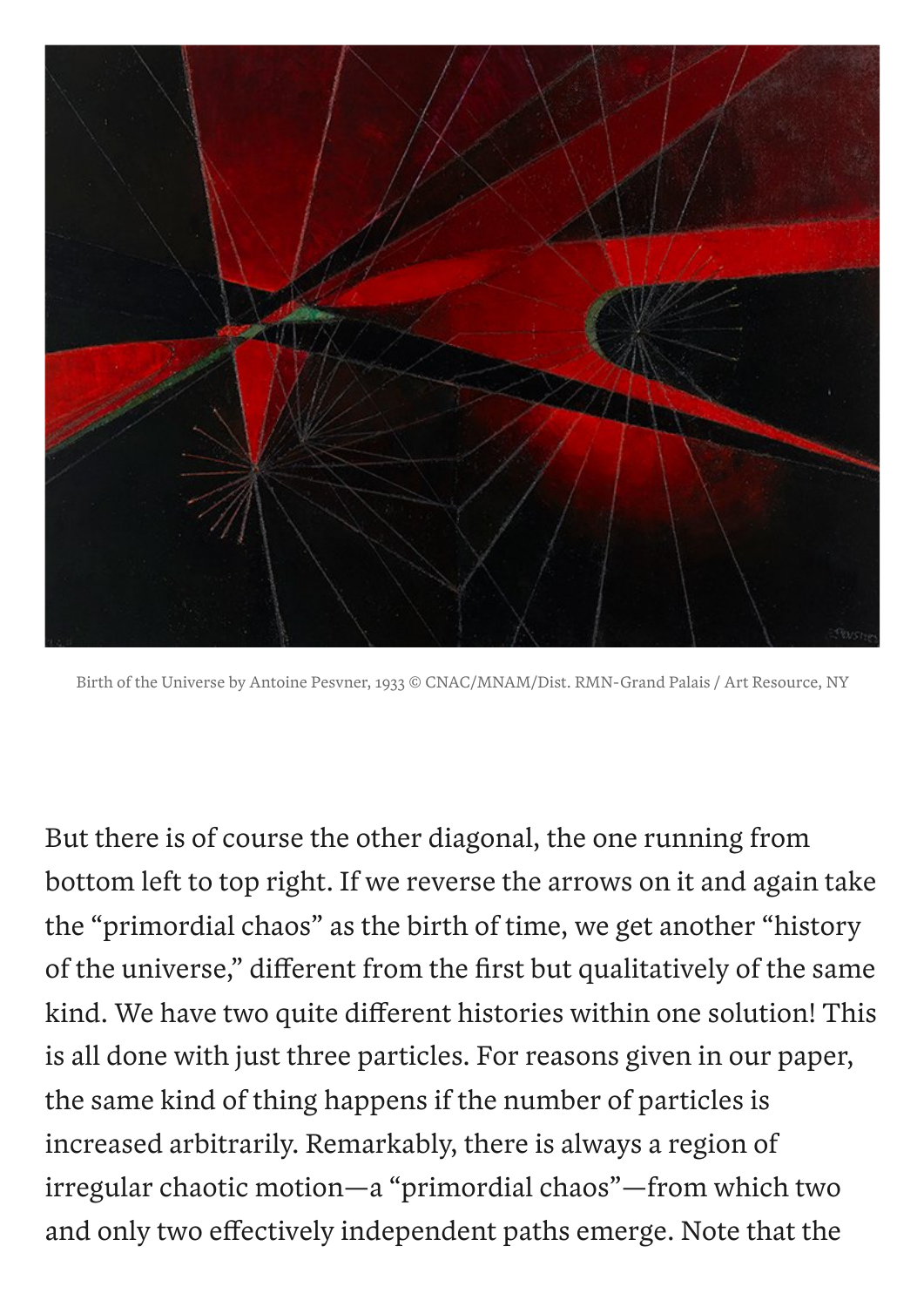simplest version of this model has three particles, since a clock could not be defined with only two.

As god-like theoreticians, we can look at the Figure in its entirety and see that it defines no overall direction of time. But any observer within the Figure's universe will necessarily be in one of the two parts I have called histories (one of the two diagonals). Restricted to it, they would observe the key attributes that we associate with time: a division into past, present, and future; clocks that measure time; and progressive growth of structure that defines an arrow of time. They would therefore take the "primordial chaos" at the Figure's center to be a past that caused the ordered present.

It should be said that it is the nature of each history rather than the duplication of histories that is important. Although the basic kind of behavior is not changed by adding particles, we cannot expect Newton's theory to model Einstein's general relativity. However, it is interesting that there are some very special solutions of the Newtonian theory that are relatively good models for Einstein's.

In these, the "primordial chaos" is not an irregular region but one in which all the particles are at exactly the same point, from which they initially emerge in a rather uniform distribution, which then becomes irregular before stable structures form. In this case, there is just one diagonal, at the middle of which all the particles are at one point. This is a promising model of the Big Bang of modern cosmology.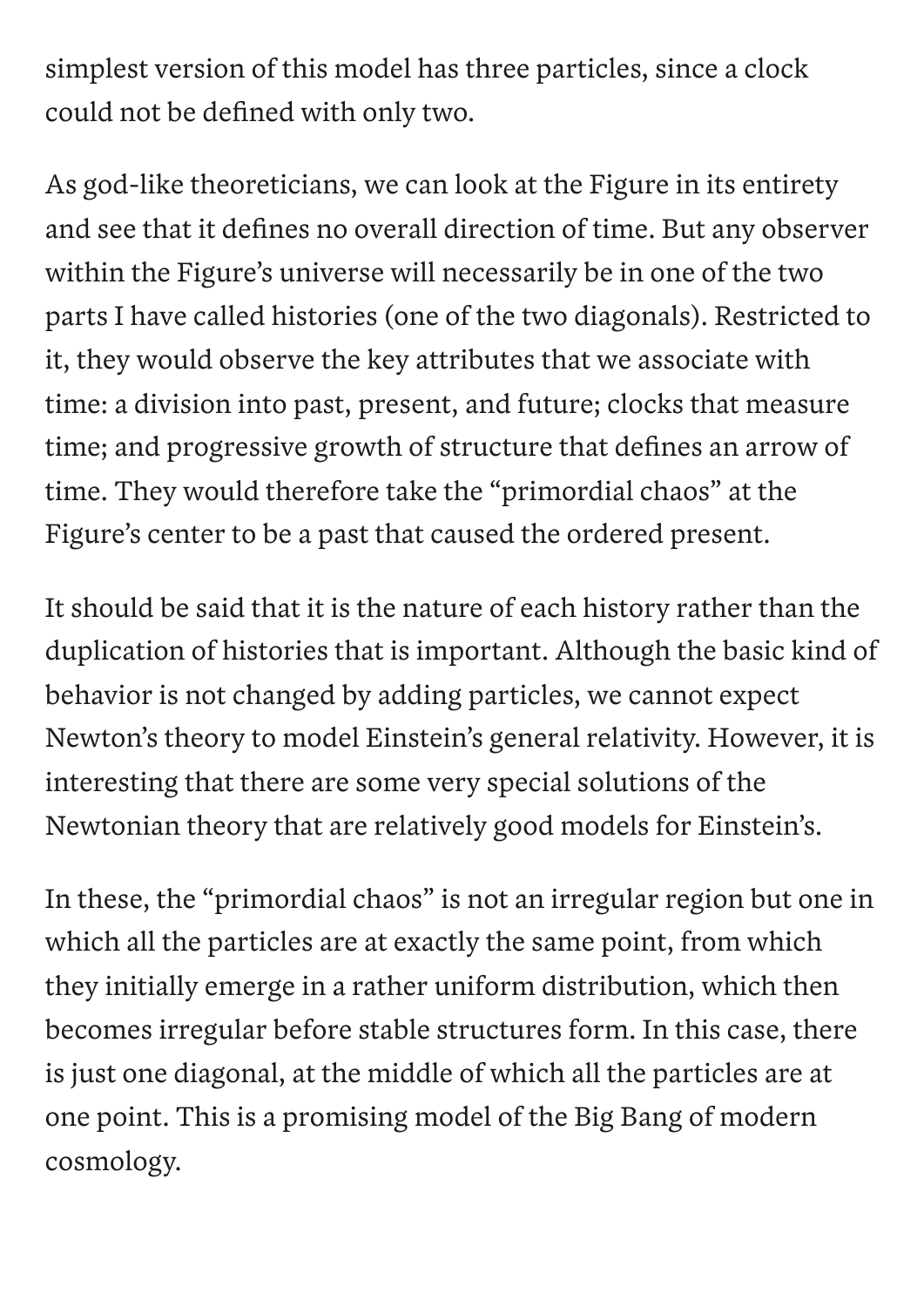

GOD-LIKE THEORETICIANS: Julian Barbour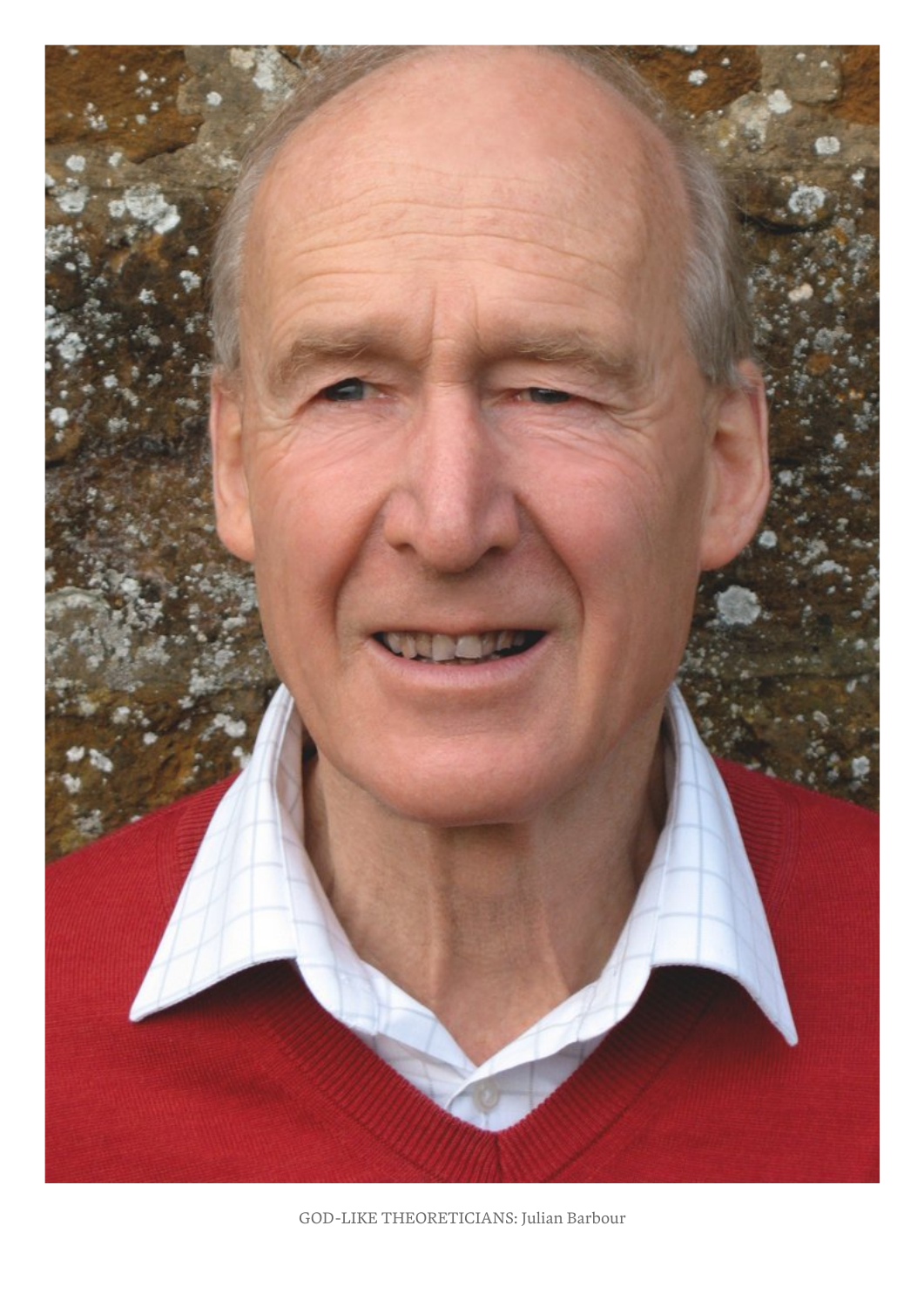The point I want to make is this: All solutions of the model exhibit unidirectional growth of structure out of "chaos." Very basic elements of the law mean that the growth cannot reverse. The underlying reasons are given in the paper by my collaborators and myself. Moreover, if, as in cosmology, we define the direction of time by the growth of structure, all solutions supply a direction of time even though they are generated by a law that, in itself, does not distinguish a direction of time.

The three-particle toy model questions our instinctive notion of causality, according to which something in the past causes what happens now. In the Figure, there is no past that causes and explains any present. Causality does not work that way. Law is the only cause, including the case of the special solutions with only one history. All solutions that obey the law exist in a timeless eternity like paths in a landscape or valleys in a mountain range. It's wrong to read causality through time into the solutions. Paths simply are. However, they can lead from less to more structured regions. The model proves that law alone, without any special initial condition, may be sufficient to explain time's arrow.

Now let's return to our own universe, which exhibits unidirectional change. In the traditional chronology, the early universe was vastly more uniform than today's. Observations of the microwave radiation that bathes the universe reveal random fluctuations in temperature and mass density of only about one part in 10,000.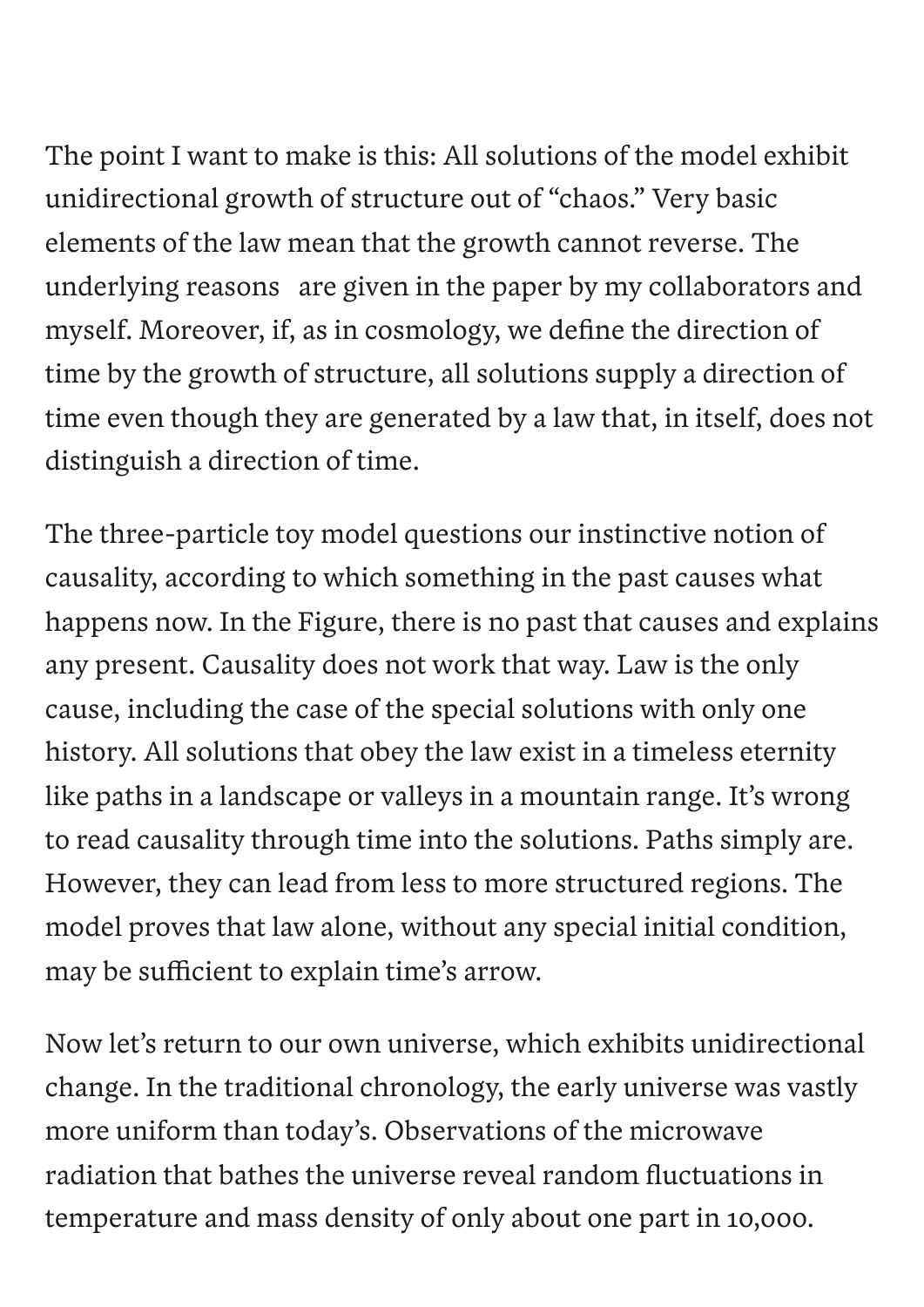Taking this state as an initial condition, cosmologists can explain remarkably well how the present universe with its incredibly rich structure and huge density contrasts came into being. It is therefore very natural to say the microwave background existed before our present universe and through a causal mechanism gave rise to it. It seems utterly bizarre to say the present universe caused the microwave background. But, in the final analysis, this is a conclusion based on instinct, not hard fact—and instinct has often hindered progress in science.

This work is just a start. The fact that all this emerges already from the interaction of just three particles is due to the beautiful simplicity of Newton's law of gravity and certain architectonic structures it possesses. Einstein's general relativity has them too but is a much richer theory, so we cannot say yet whether in that case law alone will suffice to create an arrow of time without the crutch of a special initial condition. If it does, though, one of the intuitions that most people, including many scientists, find very hard to shed —that time is real and does flow—may well be an illusion.

*Julian Barbour is an independent theoretical physicist who has devoted much research into the nature of time. Since 2008, he has been a visiting professor in physics at the University of Oxford.*

*Lead image (and detail):* Birth of the Universe *by Antoine Pevsner, 1933. © CNAC/MNAM/Dist. RMN-Grand Palais / Art Resource, NY*

*Reproduction, including downloading of Antoine Pevsner works is prohibited by copyright laws and international conventions without the*